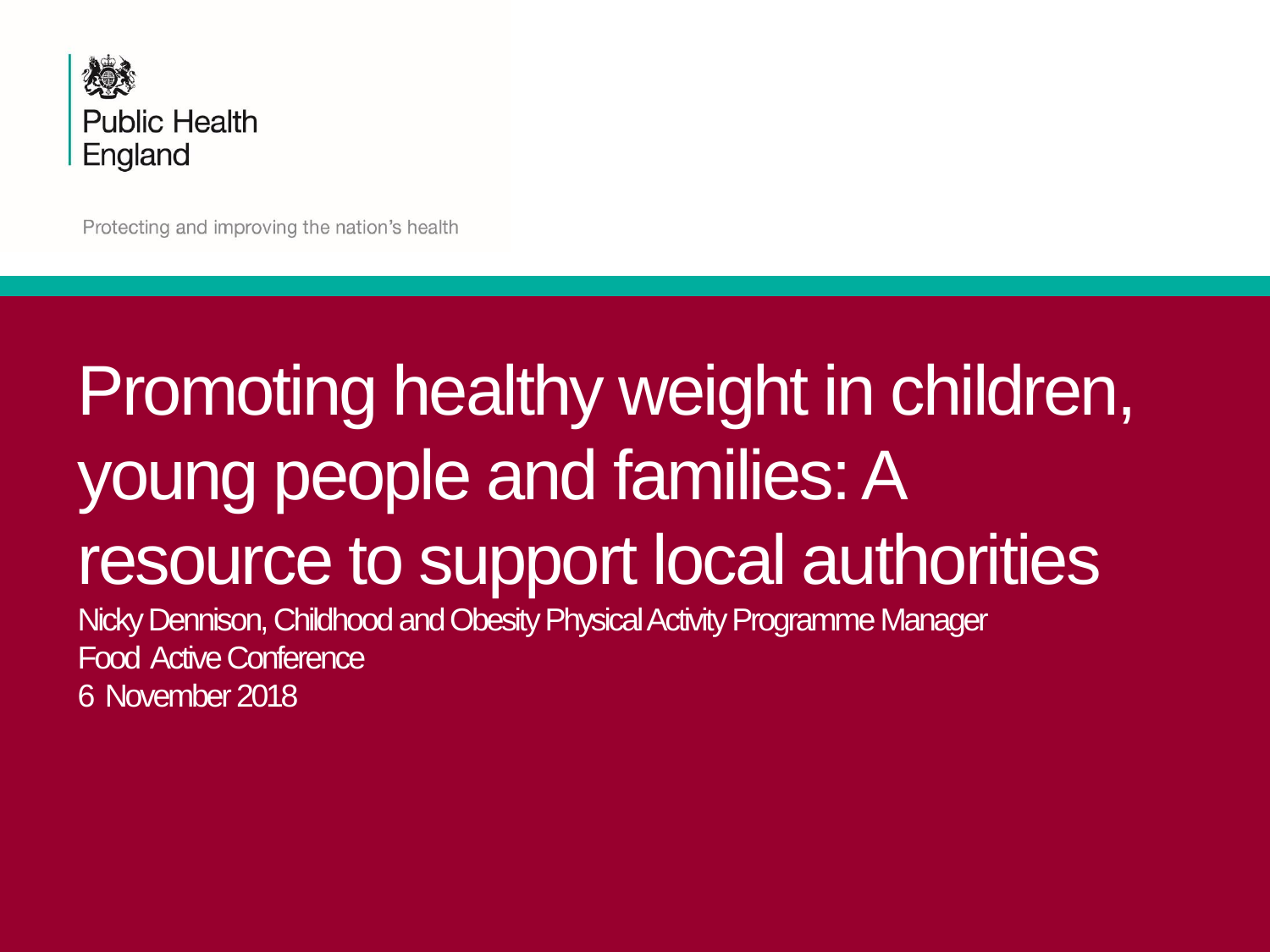# Key Aims of the session

- Strategic Overview
- The need for this resource
- Structure of the Resource
- How to use it
- Other new resources from PHE
- Next Steps

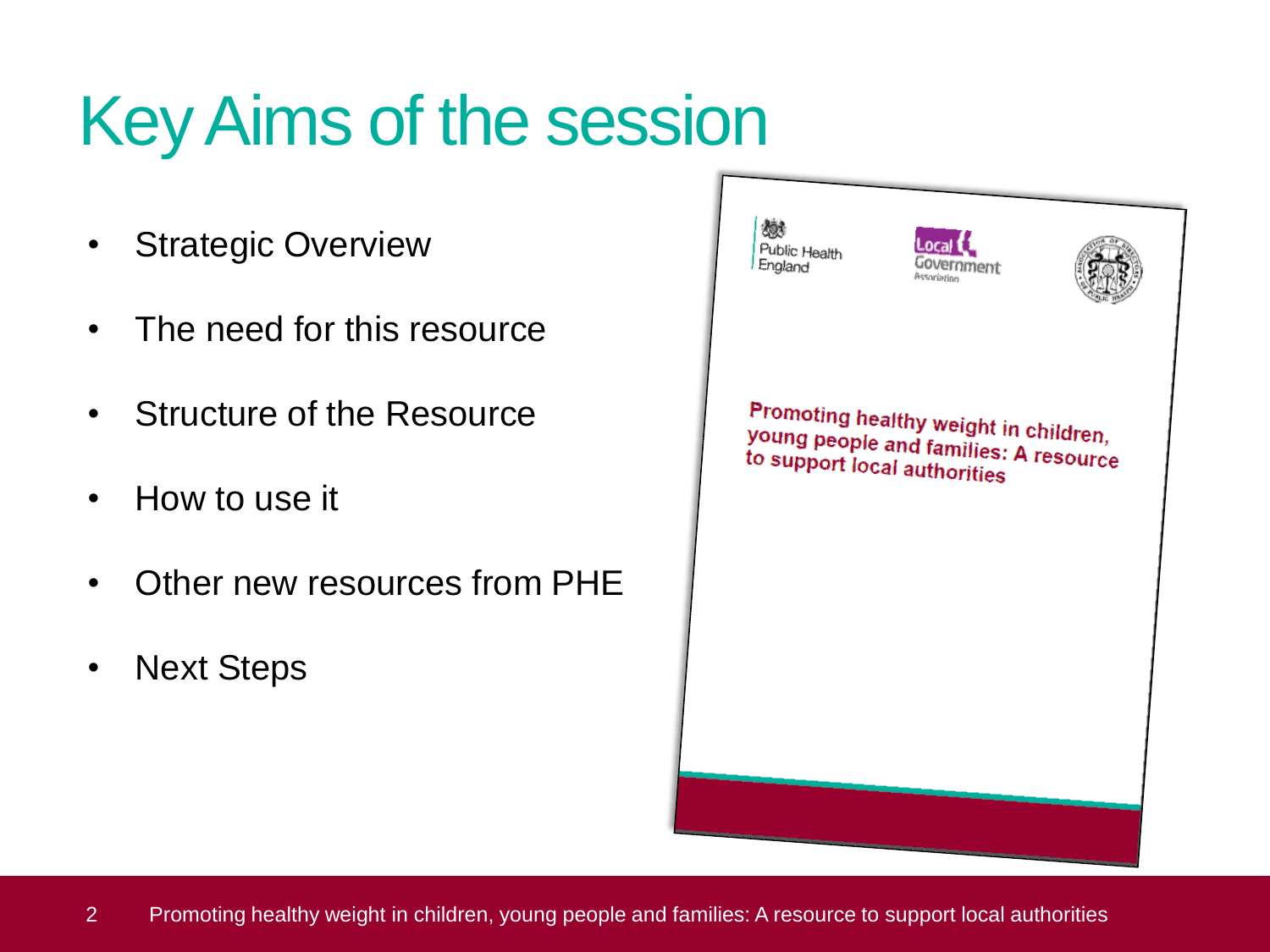#### **Strategic Overview**

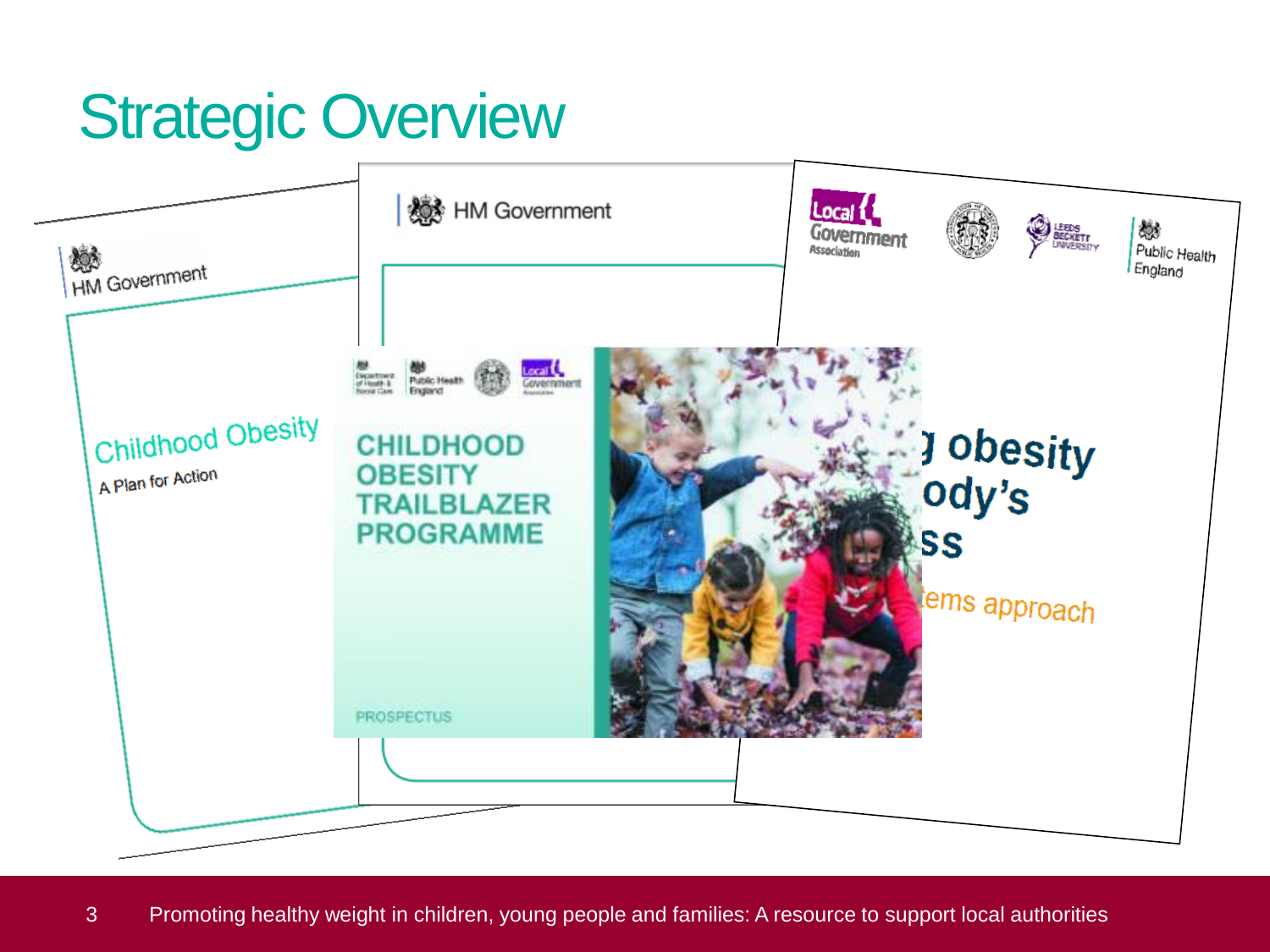#### The need for the Resource

- LGA reports that Childhood Obesity and mental health are the top 2 issues
- LAs with limited resources to devise and deliver childhood obesity strategies
- Public Health teams increasingly looking to wield influence corporately across council departments
- Need for a resource that gives evidence based guidance for local authorities, NHS partners, community and voluntary sectors, and local businesses on what to do, to take action to tackle obesity
- Need a single source that will bring together the extensive evidence base
- Every LA has different support needs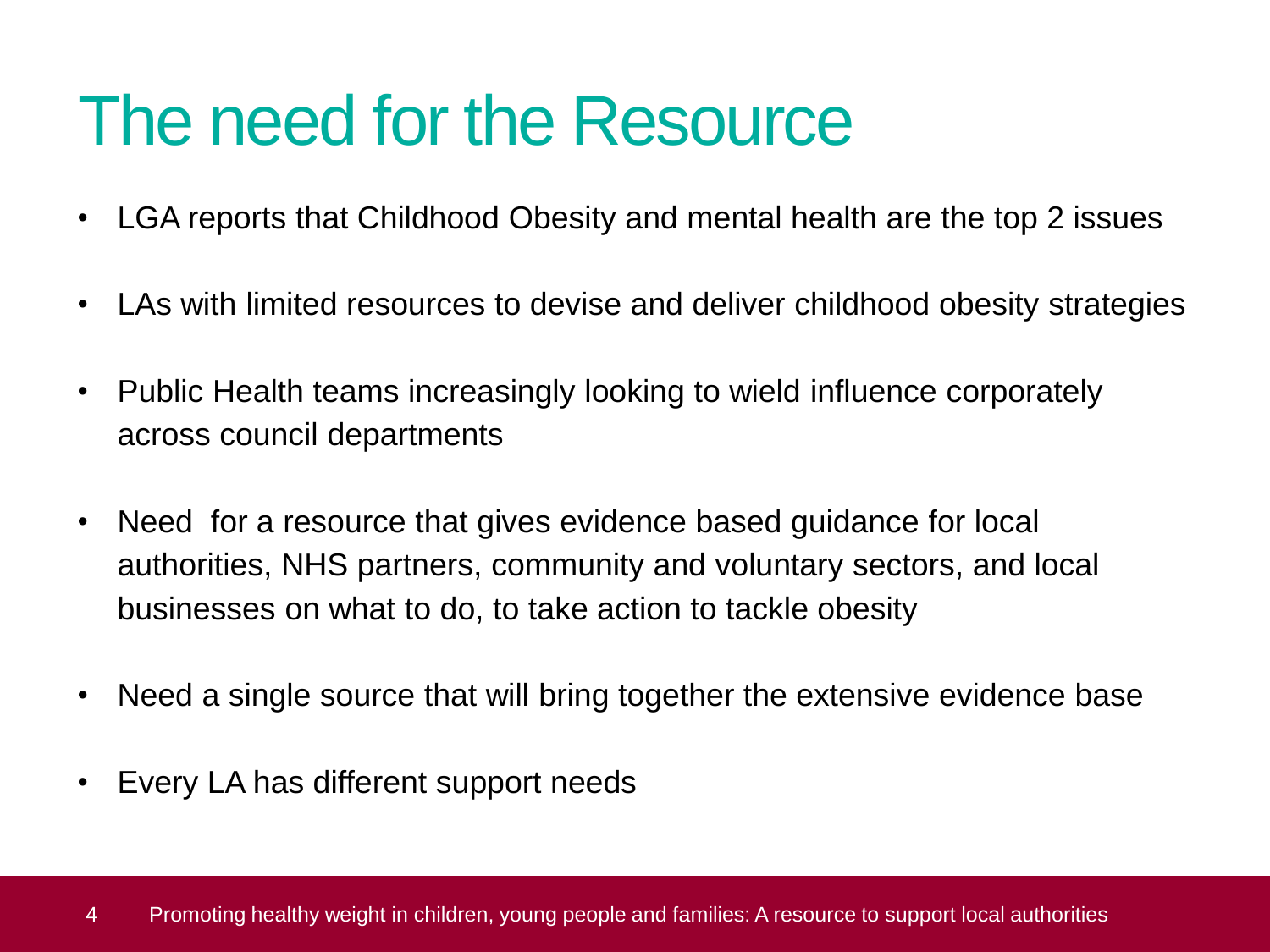### Structure of this Resource

• General Introduction on childhood obesity

- Series of Briefing notes
	- why action is needed
	- key messages
	- opportunities for action
	- supporting resources
	- other useful resources

• Local Practice examples

Promoting healthy weight in children, young people and families: A resource to support local authorities

#### Briefing for Elected Members

This briefing is one of a series covering all local authority roles and functions for<br>promoting healthy weight in children, young people and families, and functions for<br>to support local sustance as part of the wider recole This principle is one of a series covering all local authority roles and functions for<br>standalone document, or as part of the wider explicies and families. It can be used<br>to support local systems to take a whole systems .. standalone document, in children, young people and families. It dand the standalone document, or as part of the wider resource. The aim of the full used as a<br>to support local systems to take a whole systems approach to sup <sup>3</sup> standane document, or as part of the wider resource and families. It can be used as a<br>to support local systems to take a whole wider resource. The aim of the full resource for<br>for a healthy body weight, by increasing t for a healthy body weight, by increasing the wider resource. The aim of the full resource for a healthy body weight, by increasing specifies. The aim of the full resource is<br>access to affordable physical activity. It recog For a healthy body weight, by increasing the availability of health of the full resource is<br>already weight, by increasing the availability of healther food and improving<br>in which people live, play, and work often engoines size to affordable physical activity. It ecognises that to achieving calorie intake<br>in which people live, play, and work offer encourage excess calorie ord and improving<br>tackling obesity will require changes. The introduci If which people live, play, and activity. It recognises that to nealthier food and improvides the context and work often encourage excess calorie consumption.<br>Provides the context and background to the approach detailed wi sexting obesity will require changes. The introduction section of the full resource that in provides the context and background to the approach detailed within this briefing.<br>Why action is needed

Why action is needed

Childhood obesity and excess weight are significant health issues for children, young<br>health of a child, which can have serious implications for children, young<br>to tackling obesity and in the follow into adulthonal are the Unit of desity and excess weight are significant health issues for children, young<br>health of a child, which can have serious implications for the physical and mental<br>to tackling obesity and in June 2018 published children. health of a child, which can be estimated in the alth issues for children, young<br>the alth of a child, which can then follow into serious implications for the physical and young<br>to tackling obesity and in June 2018 publishe the anti-<br>the table in the can then follow into adulthood. The Government is sufficiently and in June 2018 published Childhood. The Government has been chapter?<br>Chapter 2 with the ambition to beat the challenge of childhoo Chapter 2 with the ambition to heart the physical and mental<br>Chapter 2 with the ambition to beat the challenge of childhood. The Government is committed<br>that the Government has set a national ambition to have the significa UTB published Childhood observation is commented.<br>that the Government has set a near the challenge of childhood obesity: a plan for act<br>significantly reduce the gap in obesity between childhood obesity. The plan<br>significan significantly reduce the same of the challenge of childhood obesity: a plan for actively<br>significantly reduce the gap in obesity between childhood obesity. The plan<br>deprived areas by 2030.<br>The Childhood obesity and

The Childhood obesity: a plan for action in 2016 Taid strong foundations to tackle<br>action is required. The key action in 2016 Taid strong foundations to tackle<br>reduction, advertising the key actions are to continuous sesse The Childhood obesity: a plan for action in 2016 laid strong foundations to tackle<br>action is required. The key actions are important successes, but recognises futured.<br>reduction, advertising and promotions are to continue strutunood obesity and achieved some important successes, but recognises to tackle<br>action is required. The key actions are important successes, but recognises further<br>reduction, advertising and promotions, local areas, and scrib is required. The key actions ame important successes, but recognises further<br>complexity of obesity, it is clear that to continue the work on suggests further<br>complexity of obesity, it is clear that to achiave areas, "exploring and promotions are to continue the work on strecognises further<br>omplexity of obesity, it is clear that to achiave areas, and schools. However, due to<br>get involved because tackling obesity is not strained progres complexity of obesity. It is clear to acid areas, and schools. However, due to (unitary, upper and lower tier) on take to achieve sustained progress. However, due to (unitary, upper and lower tier) can take action content ger involved because tacking obesity is not straightforward.<sup>21</sup> (unitary, upper and lower tier) can take action and influence through the straightforward.<sup>21</sup> All local authorities is the straightforward.<sup>21</sup> All local au Variancy, upper and lower tier) onesity is not straightforward.<sup>21</sup> All local authorities<br>activity and procurement and sales; by commissioning the planning<br>activity and lifestyle management services for childrence through System, food procurement and sales by commissioning.<sup>21</sup> All local authorities<br>activity and lifestyle management serior on and influence through the planning<br>by taking local action that builds on the national Government ac suctivity and lifestyle management services for commissioning healthy earling<br>by taking local action that builds on the national Government actions, physical<br>introduction of a levy on sugary drinks.<br>Elected members one of

Elected members can play a key role in 'championing' and promoting the importance of<br>healthy weight in children, young people and families at a local level – in effection<br>high level visibility and leadership to this issue. Liected members can play a key role in 'championing' and promoting the importance of healthy weight in children, young people and families at a local level – in effect giving

 $13$ 

<sup>21</sup> Government Office for Science (2007) Tackling obesities: future choices

5 Promoting healthy weight in children, young people and families: A resource to support local authorities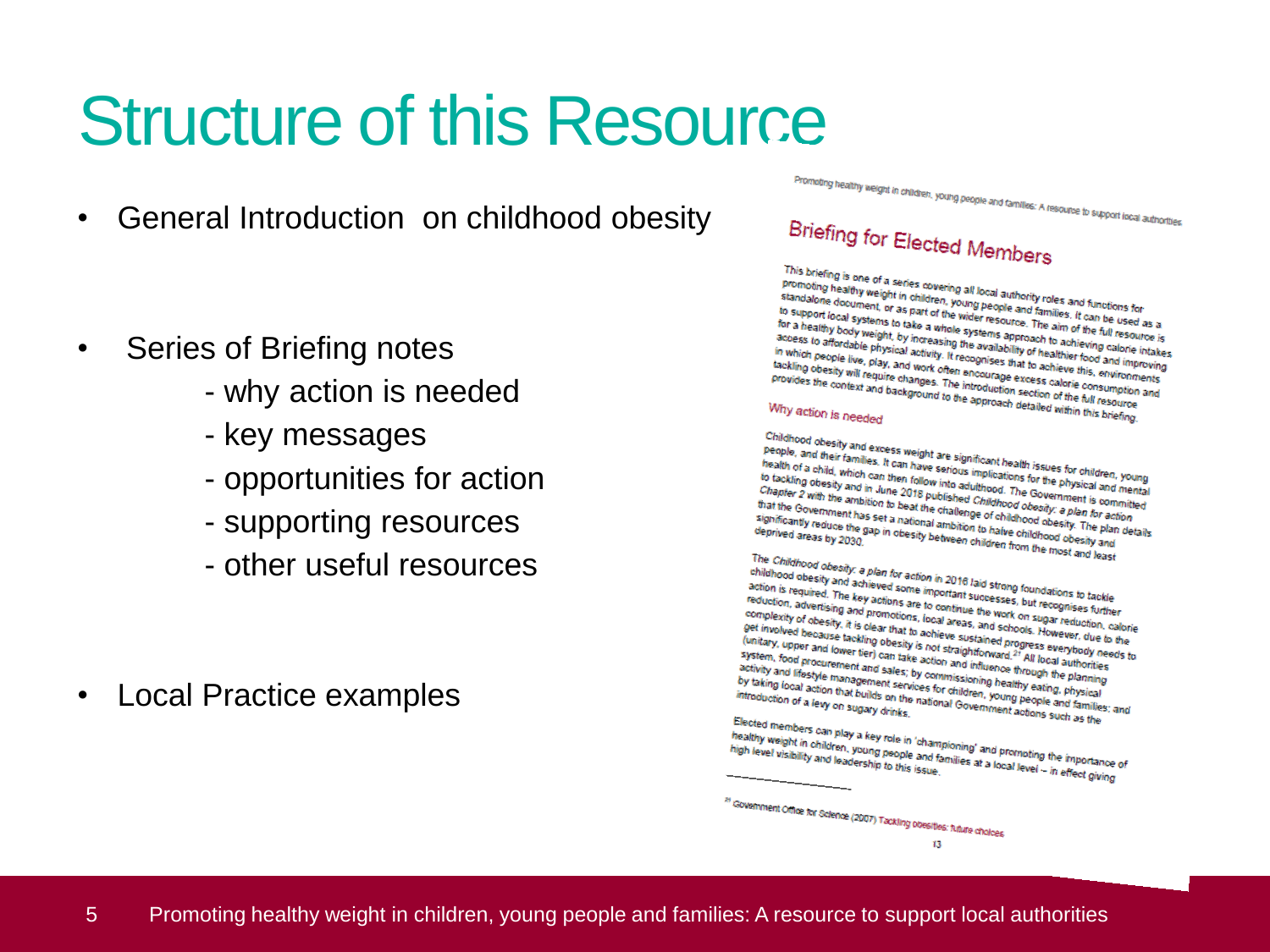#### Briefing notes for



6 Promoting healthy weight in children, young people and families: A resource to support local authorities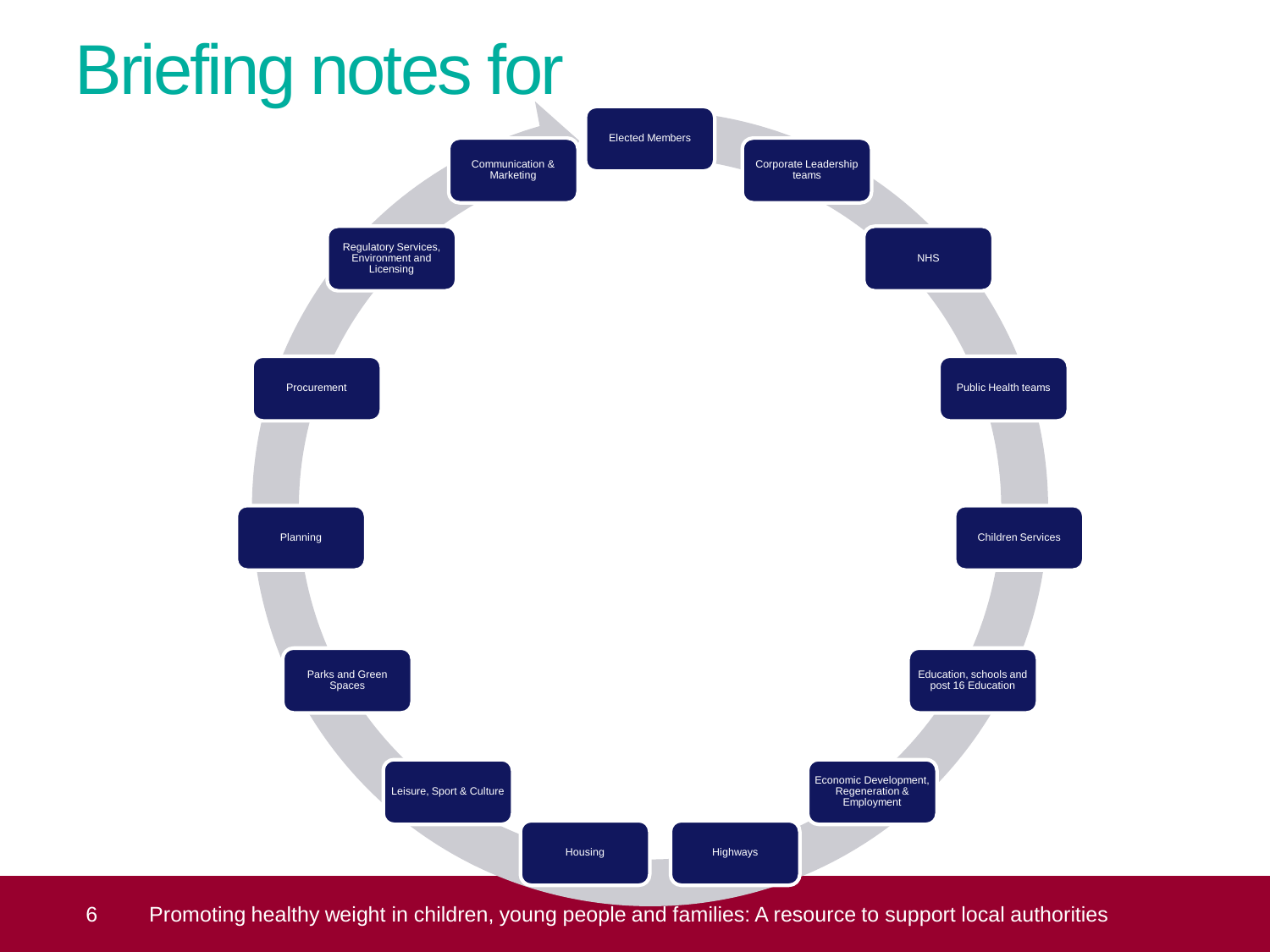## Practice examples

- 15 local authority practice examples
- Link to more than one briefing
- Demonstrates the challenges local authorities have faced
- Advice on what could be done differently
- Useful links and contacts

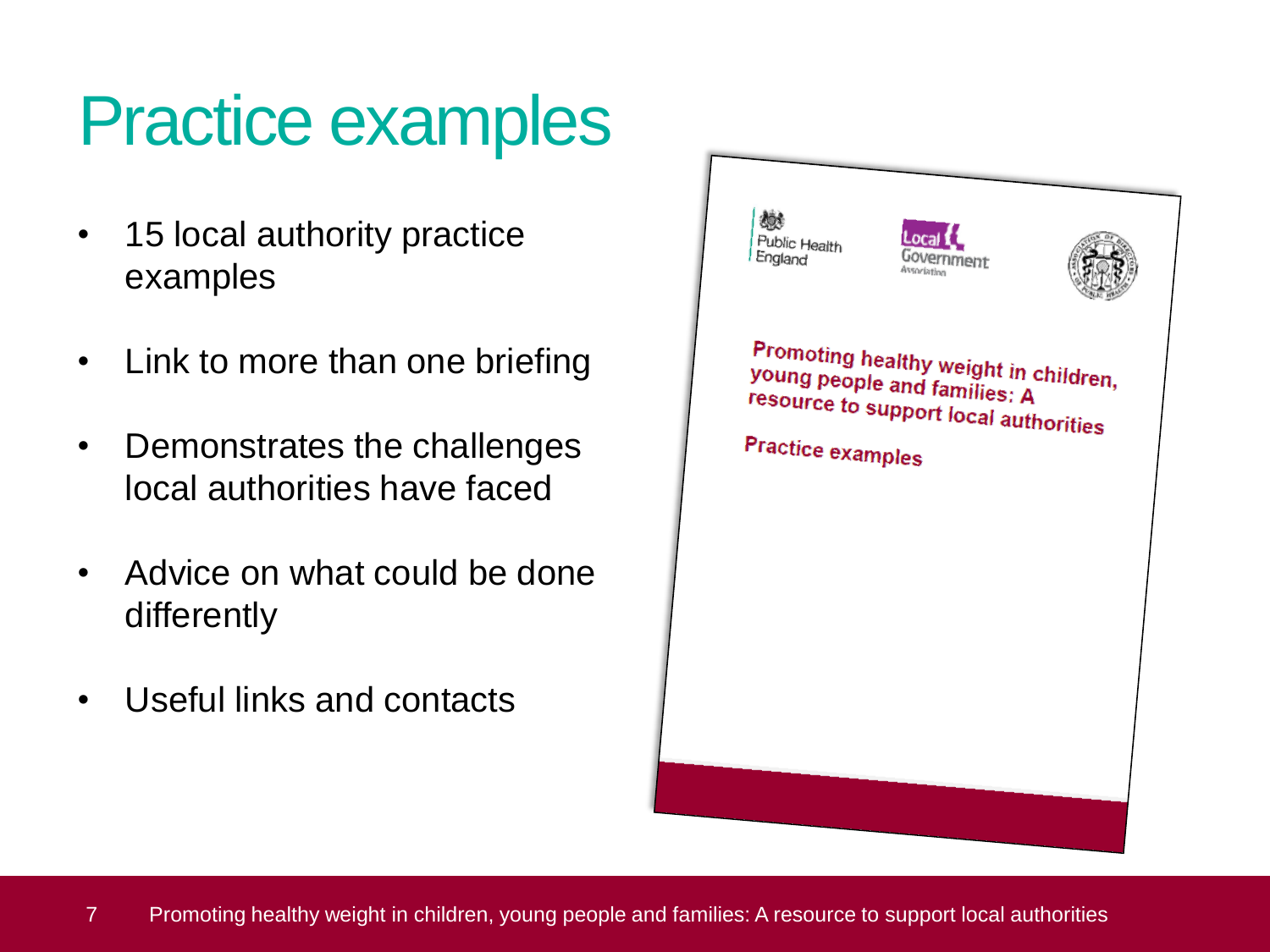#### Evidence base

- The document utilises a range of evidence together which has been put in one place
- Each briefing provides supporting resources which includes the relevant evidence base, useful resources and supporting information for local authorities/partners/stakeholders to use
- It has been developed and based on the relevant NICE guidance and quality standards
- It is using the work around Making the case for tackling obesity why invest?
- Applying our Health Childhood Obesity, Adult obesity and Physical Activity
- Developed in line with the whole systems approach programme
- 8 Promoting healthy weight in children, young people and families: A resource to support local authorities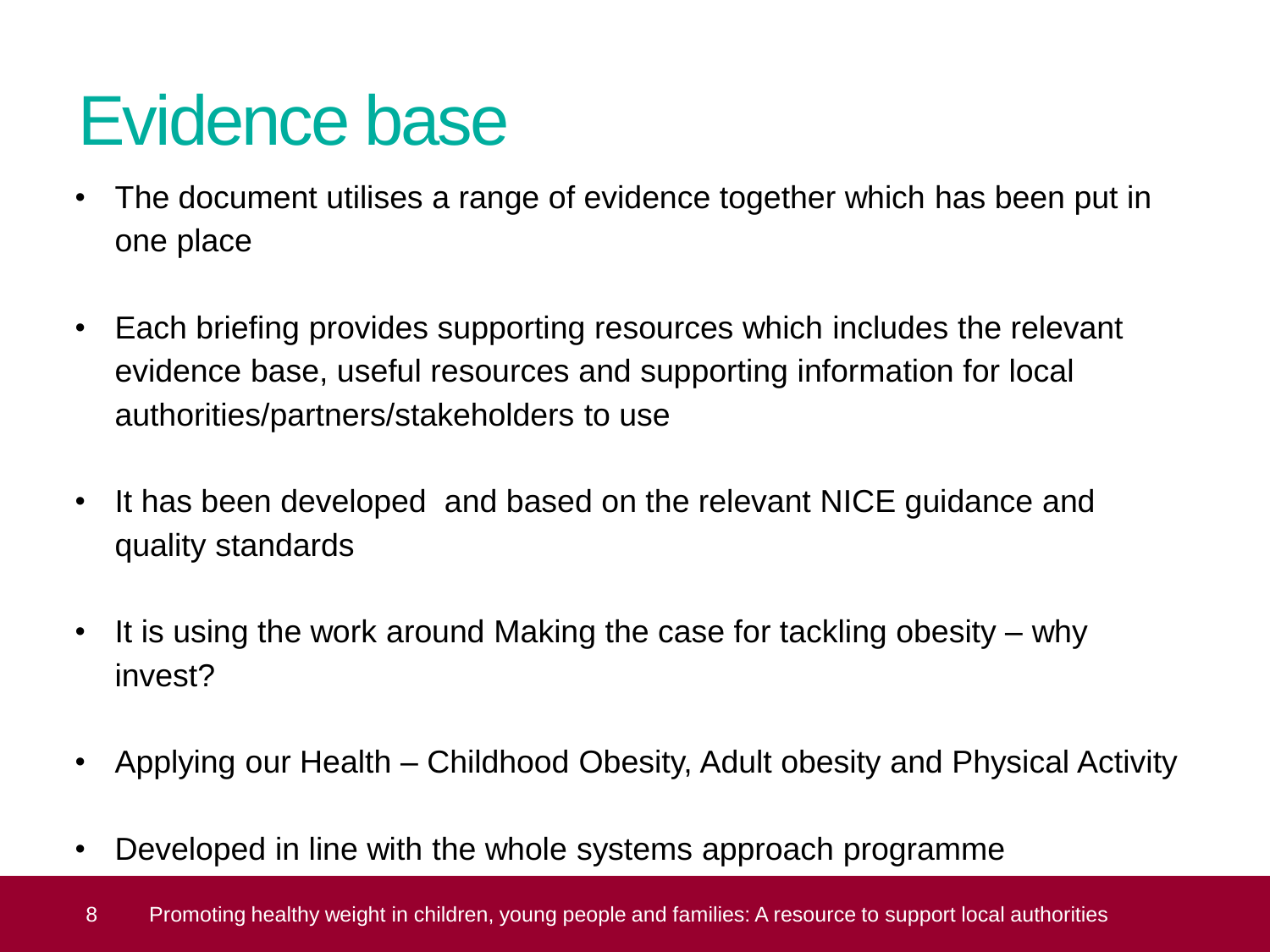#### How to use it

- Public Health Teams to use the introduction as a source for childhood obesity - cut and paste sections into your own childhood obesity strategies and plans
- Share individual briefing notes with colleagues to:
	- Make the case for taking action about childhood obesity to address their agendas
	- Suggest actions that they can take in their departments
	- Share links to the evidence base and supporting documents
- Use the local practice examples to learn more about what others have done with limited resources
- A source of the key evidence, resources and useful information in one place
- Supports a whole system approach for taking action to reduce childhood obesity by identifying and agreeing key areas to focus on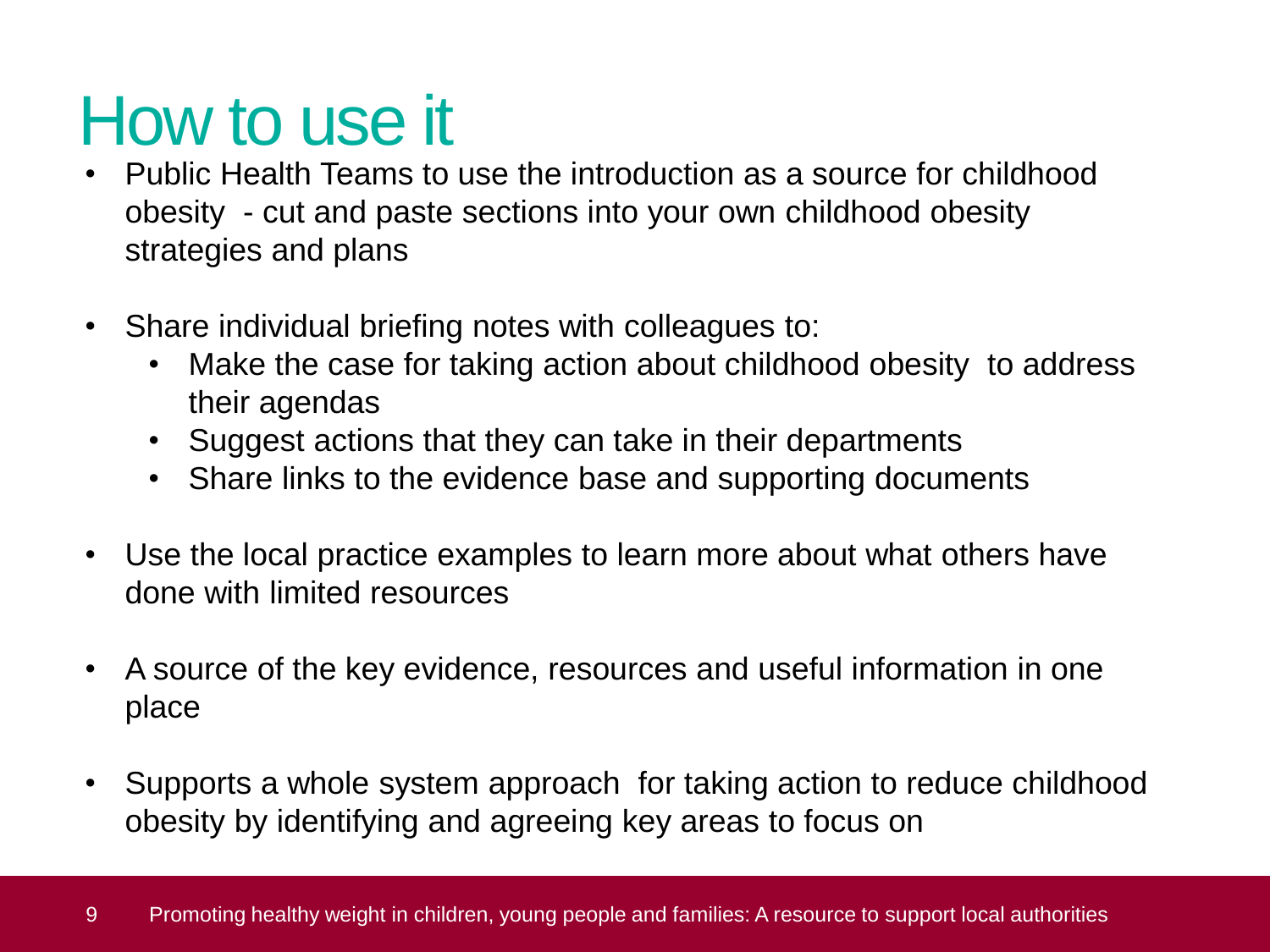### Other new resources from PHE

- Consistent messages for the Workforce Published
- Whole Systems Obesity Programme Guide under review….
- What Works in Schools and Colleges to increase Physical Activity Update Update to be published by December 2018
- NCMP Parents Conversation Guide

To be published by December 2018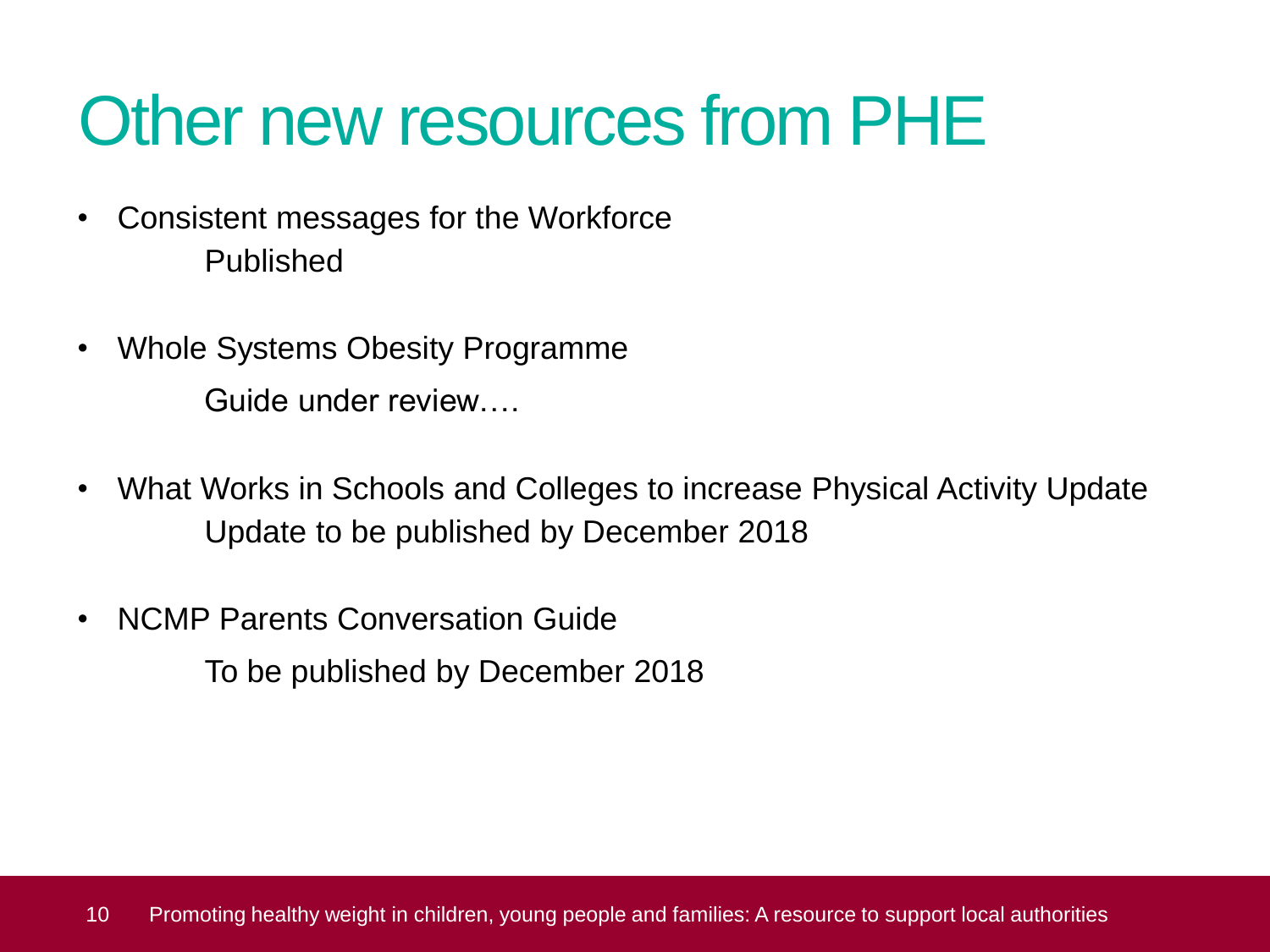#### Consistent messages for the workforce

The intention of these resources is to support the public health workforce to be consistent and deliver a core set of healthy lifestyle messages **throughout the life course**;

- preconception and maternity
- birth to aged four
- age five to eighteen





**Childhood obesity animation**: This video demonstrate for all health and care professionals their vital role in supporting children, young people and families in maintaining a healthy lifestyle to prevent and reduce childhood obesity, from pregnancy through to the transition to adulthood. It is part of the All Our Health 'call to action' for health and care professionals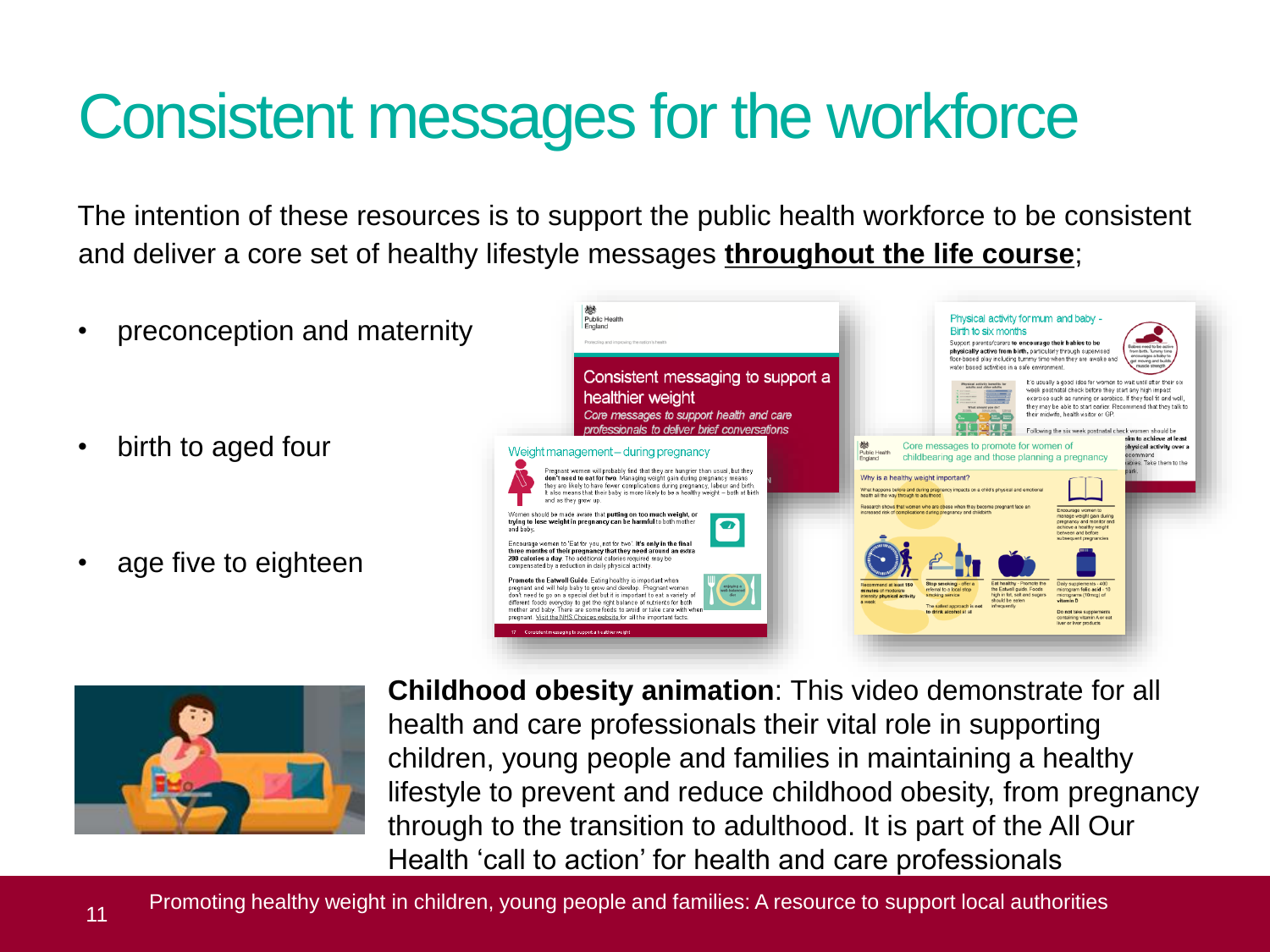#### Whole systems obesity programme

•Now – ongoing review of guide

•Early 2019 – peer review of guide and evaluation by systems experts

•Spring 2019 – publication of the guide, supporting resources and evaluation

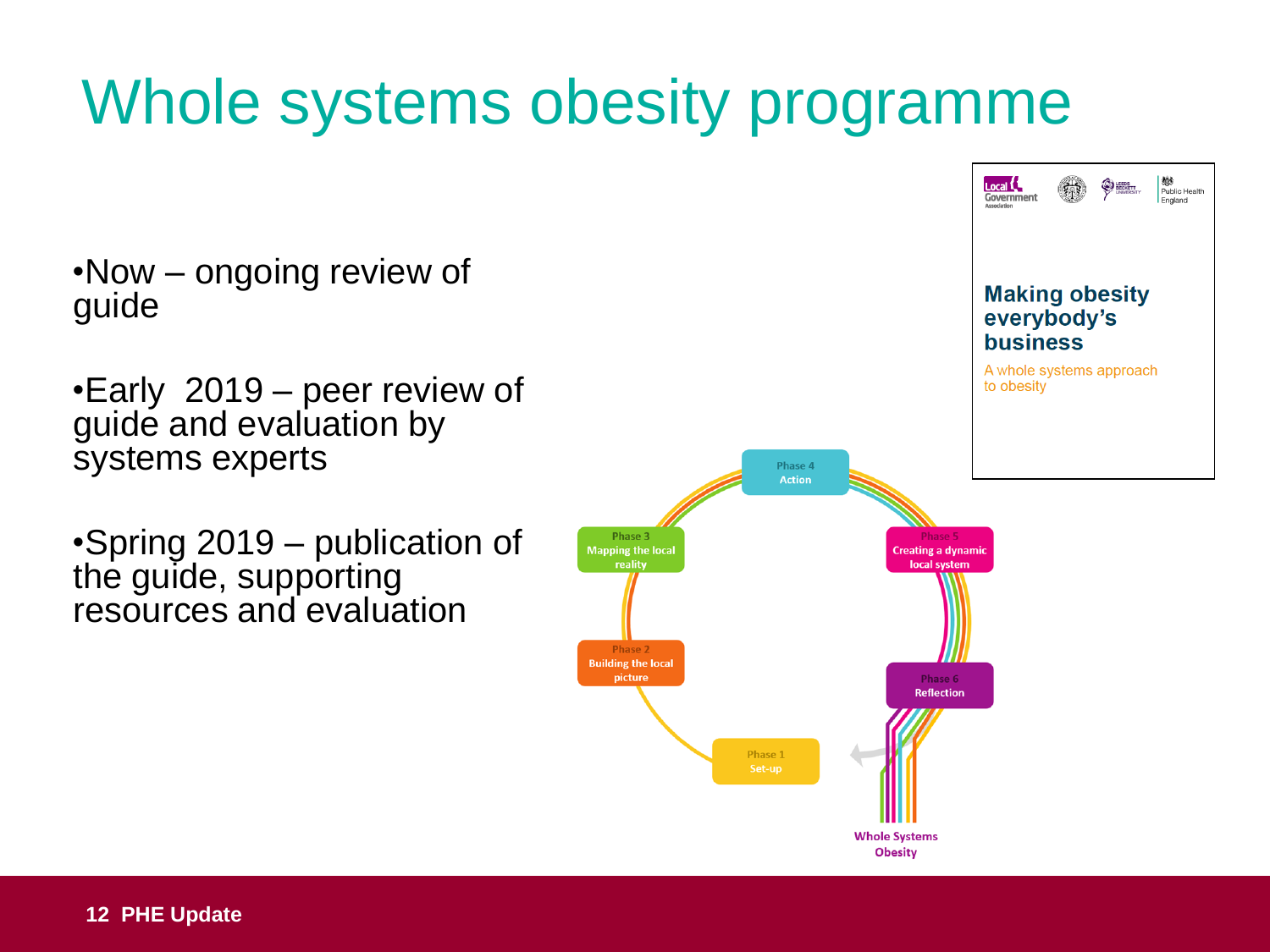#### 燃 HM Government

#### What works in schools and colleges to increase physical activity?

A briefing for head teachers, college principals, staff working in education settings, directors of public health and wider partners

October 2015 Prepared by Public Health England, the Youth Sport Trust and the Associati<mark>o</mark><br>Sport, and supported by the Department of Health; the Department for Trans<br>the Department for Culture, Media & Sport; and the Department for Edu



\$

**AC** Sport



UK Chief Medical Officers' Guidelines 2011 Start Active, Stay Active: www.bit.ly/startactive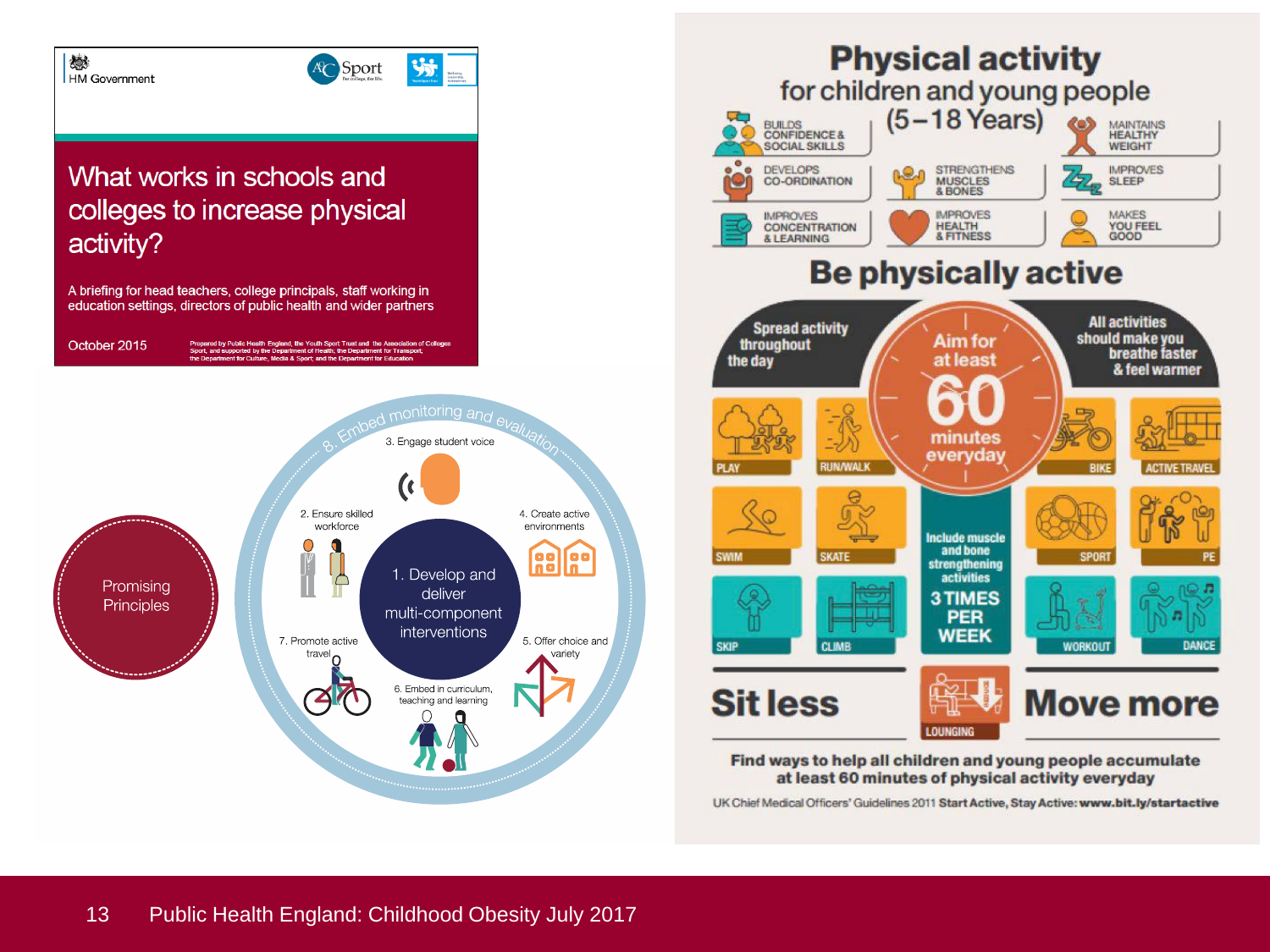## **NCMP Parents Conversation Guide**

- Support health or care professionals to have helpful and weight-positive conversations with parents.
- To be used with parents of primary school age children, specifically those aged 4-5 and 10-11 years who have taken part in the NCMP
- Outlines the reasons why some parents find the NCMP feedback challenging and provides a framework for understanding and responding constructively to parents who experience distress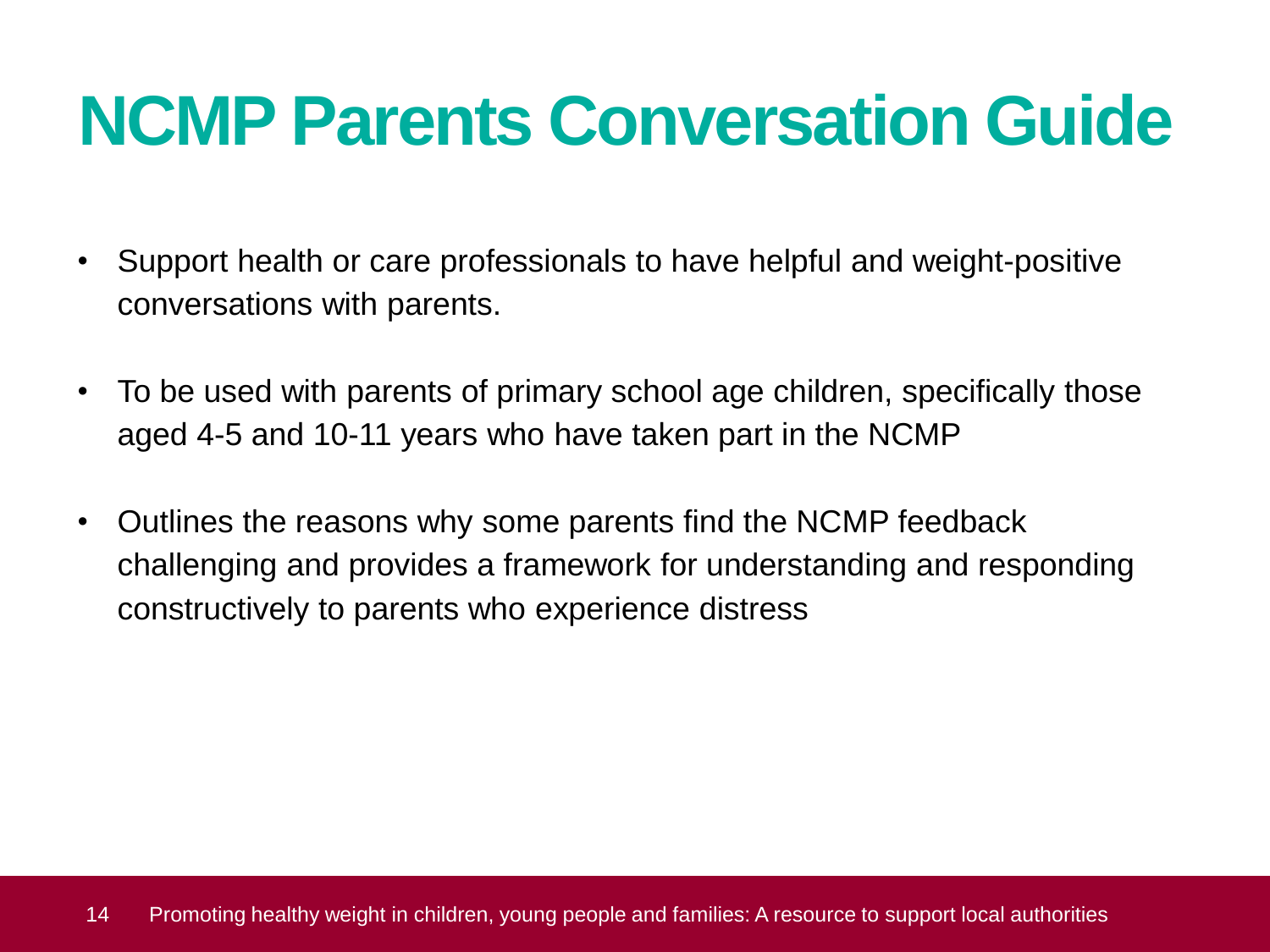#### Next steps for the resource

- Attending PHEC network events to supporting LAs to make use of the resource
- Measuring the impact of the resource in the short and long term
- Review feedback of the resource
- Development of a life course approach to obesity
- Development of additional resources to support local authorities